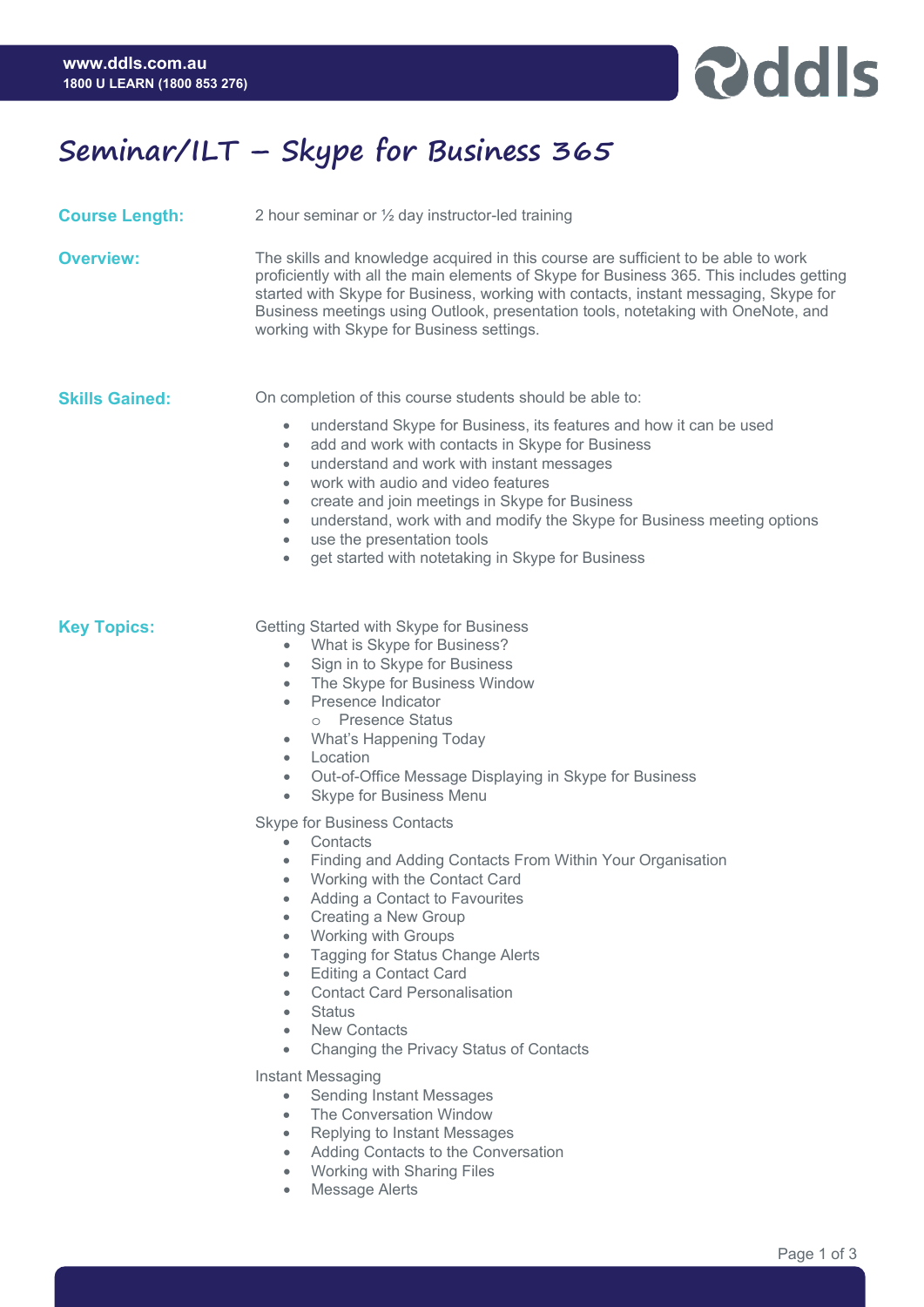#### **www.ddls.com.au 1800 U LEARN (1800 853 276)**

# **P**ddls

- Conversation History
- Resuming a Conversation
- Viewing Conversation History In Outlook

## Audio

- Make a Call
- Make a Voice Call from Contacts
	- o Make a Voice Call from the Keypad
- Start a Conference Call
- Mute and Unmute
- Transfer a Call
- Answer a Call
- **Voicemail** 
	- o Managing your Voicemail
	- o Changing your Greeting

## Video

- Video Call
	- o Video Setup
	- o Start a Video Call from the Contacts List
	- o Preview Video
	- o Video Controls and Views

## Meetings

- Schedule an Online Meeting
- Understanding Meeting Options
- PIN for Meetings
- Joining a Meeting
- o Join Meeting Audio
- Quick Skype for Business Menu
- Online Meeting Best Practise

#### Presenting

- Sharing the Desktop or Program
- Giving Others Control of the Desktop
	- o Take Control of Others' Desktop
- Share a PowerPoint Presentation
- o Understand the Presentation Screen
- Meeting Options
- Presentable Content Permissions
- Participant Actions
- Skype Meeting Options
	- o Record a Presentation
- Shared Notes with OneNote
- Attach a File and Manage Attachments
- Create a Whiteboard
- o Using Annotation Tools
- Create and Manage a Poll
	- o Show or Hide a Poll
	- o Close a Poll
	- o Remove a Poll
- Manage Questions with Q&A
- Creating an Impromptu Meeting with Meet Now

**Target Audience:** This course is designed for users who are keen to learn how to use the many features of Skype for Business in a collaborative environment.